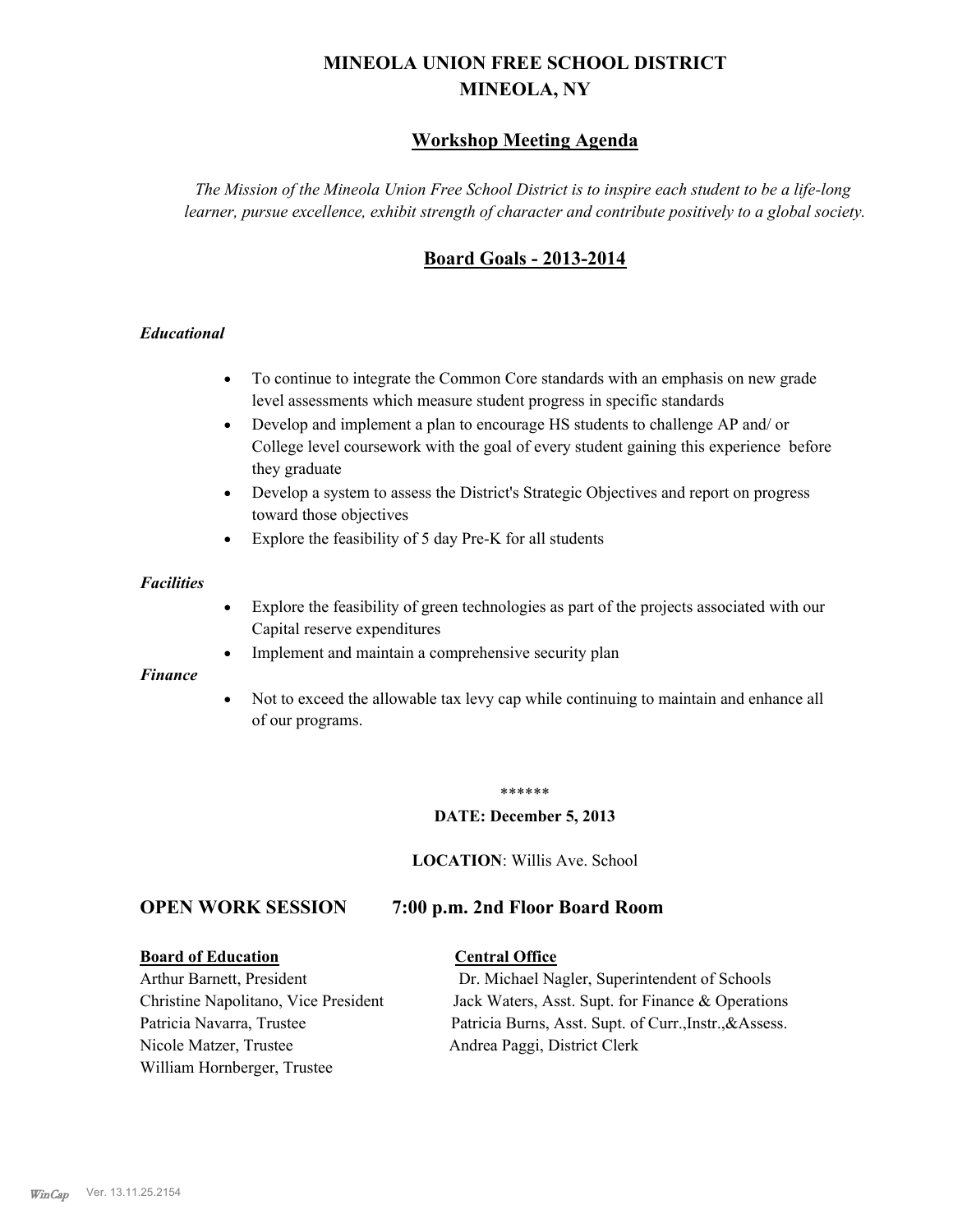**A. Call to Order B. Pledge of Allegiance C. Reading of Mission**

**D. Moment of Silent Meditation**

# **E. Dais & Visitor Introductions**

**F. High School Student Organization Report**

# **G. BOE Reports**

- **a. Comments from Board Trustees**
- **b. Comments from Board President**
- **c. Comments from Superintendent**

## **H. Old Business**

**I. New Business**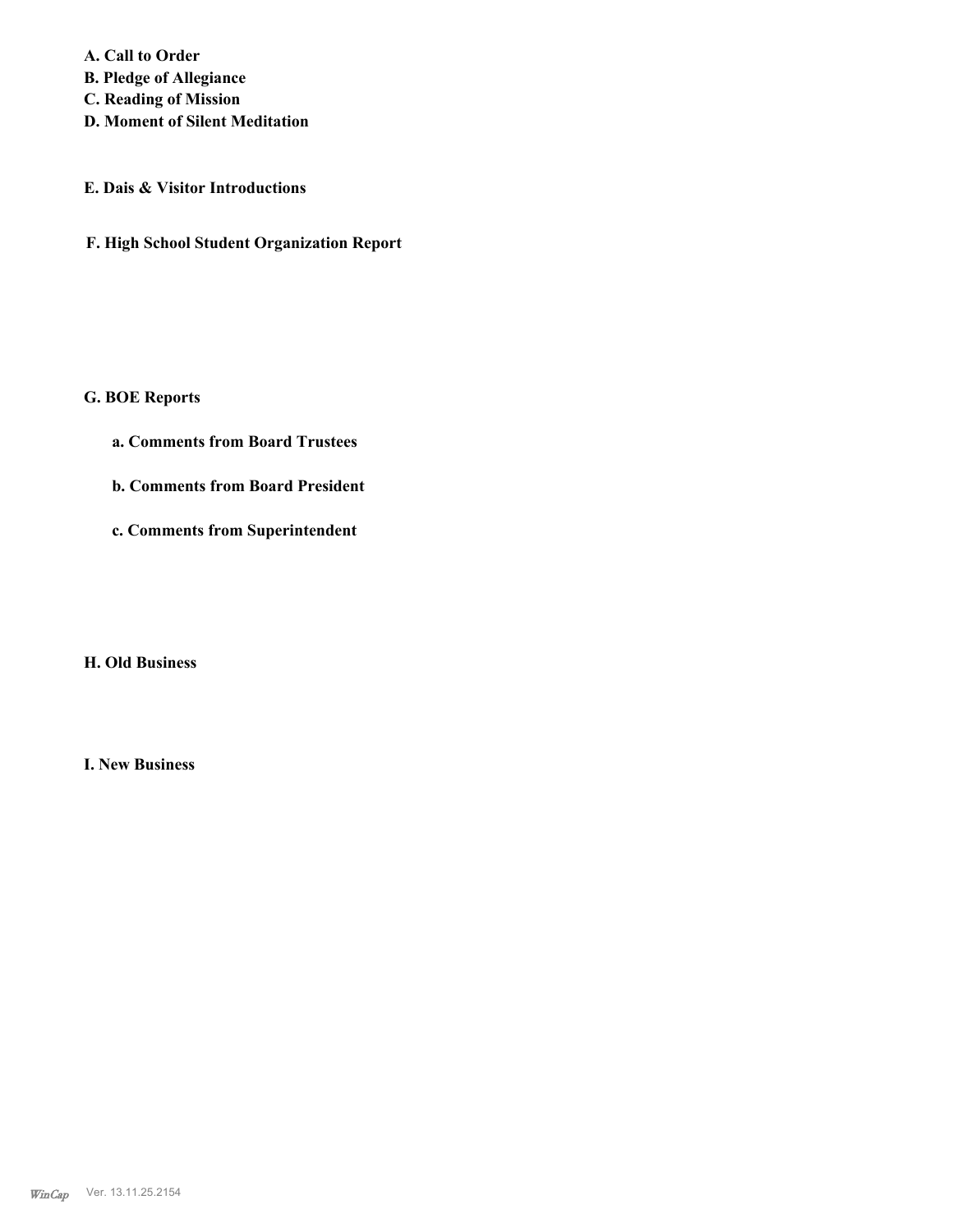## **J. Consensus Agenda**

| <b>RESOLUTION #31 -BE IT RESOLVED</b> that the Board of Education approves the consensus |
|------------------------------------------------------------------------------------------|
| agenda items J.1.a. through J.2.b.4., as presented.                                      |

| <b>Motion:</b><br>Second: |     |
|---------------------------|-----|
| Yes:                      | No: |
|                           |     |
|                           |     |
|                           |     |
| Passed:                   |     |

## 1. **Instruction**

- a. Leave(s) of Absence/Child Rearing
- That the Board of Education grants a request to Lisa Fiocco, for a leave of absence, for childrearing purposes, using accumulated sick days, starting approximately April 23, 2014, followed by an unpaid leave of absence for the 2014-2015 school year. 1.
- b. Appointments Instruction
- That the Board of Education approves the appointment of Robert Mendes, to the position of Leave Replacement Teacher for Sherry Scarcella, starting approximately December 18, 2013 to on or before June 30, 2014. Salary: MA, Step 1, \$67,942 pro-rated. 1.
- c. Appointment(S) Perm Sub
- That the Board of Education approves the appointment of Alyssa Puccio, to the position of Permanent Substitute Teacher at Jackson Avenue, effective December 2, 2013 to May 31, 2014. Salary: \$100.00 per day. 1.

## 2. **Civil Service**

- a. Resignation(s)
- That the Board of Education accepts the resignation of Josephine Yackubowski, part time Teacher Aide at Hampton Street School, effective October 31, 2013. 1.
- b. Appointments
- That the Board of Education approve the appointment of Tim Natale, to the position of Student Worker at the High School, effective November 20, 2013. Salary is \$8.00 per hour. 1.
- That the Board of Education approve the appointment of Leo Gorry to the position of Student Worker at the Middle School, effective November 20, 2013. Salary is \$8.00 per hour. 2.
- That the Board of Education approve the appointment of Carol Behan, to the position of part time Teacher Aide at Hampton Street School, to replace Josephine Yackubowski, effective December 1, 2013. Salary is \$16.89 per hour on Step 7. 3.
- That the Board of Education approve the appointment of Esmirna Pena, to the position of Greeter, part time, at Hampton Street School to replace Carol Behan.effective December 1, 2013. The salary is \$10.00 per hour on Step 1; Probation is 26 weeks. 4.